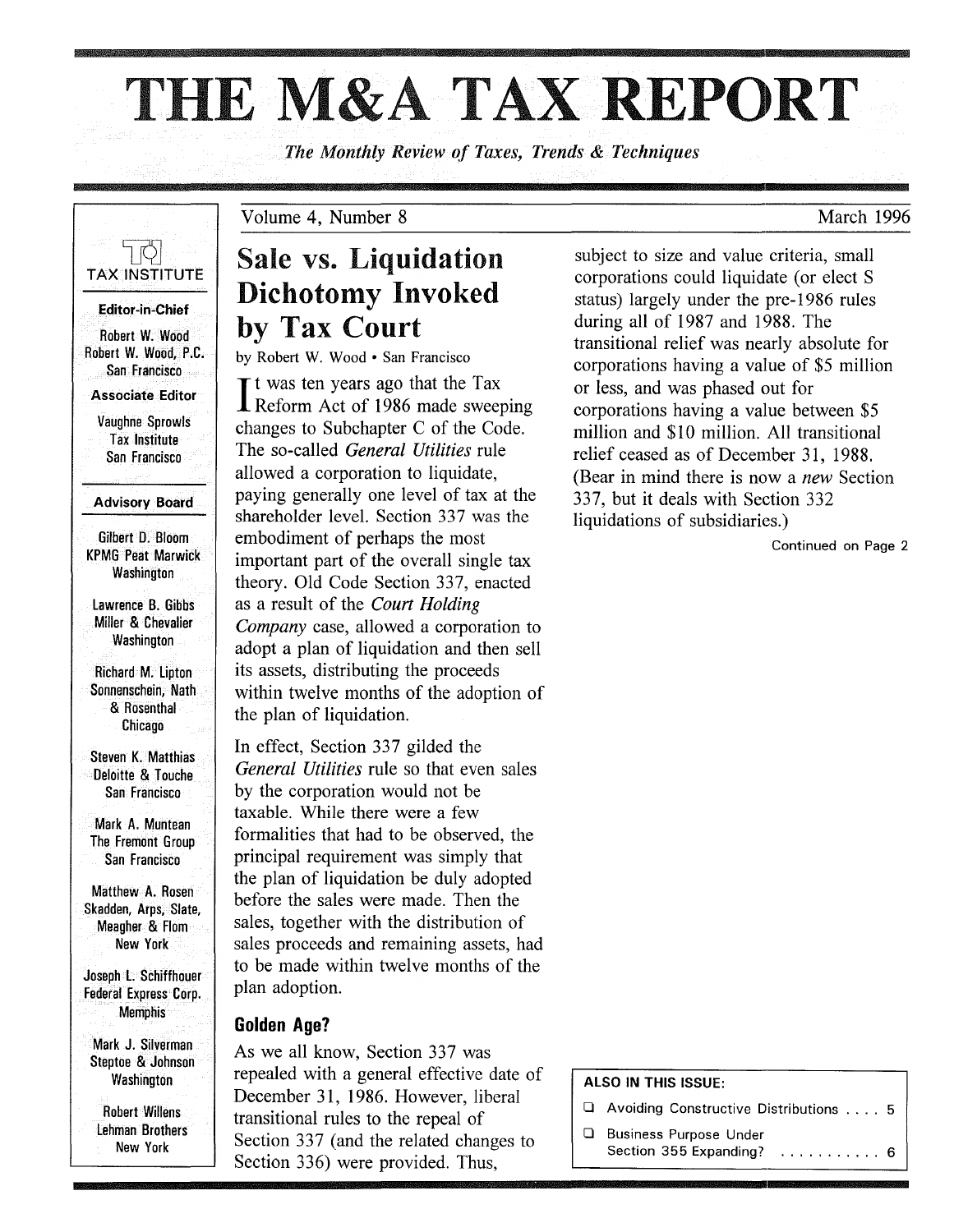#### **SALE VS. LIQUIDATION** Continued from Page 1

Before going on to the current saga, it is important to note that the consequences of failing to achieve Section 337 treatment were quite serious. For example, if the assets were sold prior to the plan adoption, or if the asset sales or distributions did not occur within the twelve month window of opportunity mandated by Section 337, then the whole transaction would fail and corporate level gain would be visited upon all of the sales.

The Tax Court recently had to confront precisely this kind of situation in *Association Cable* TV, *Inc. v. Commissioner,* T.C. Memo 1995-596 (1995).

#### **Tale of Woe**

Association Cable TV, Inc. ("Cable") was equally owned by four individuals. In October of 1988, when the transitional relief to the 1986 Act rules were only a few months from expiration. At that propitious time, Jones Spacelink Ltd. ("Jones") expressed an interest in purchasing Cable's assets. Cable's shareholders held a meeting on October 24, 1988 to discuss the offer. A tape recording of the meeting was kept. (If one wonders whether keeping a recording of a meeting ala President Nixon is a good idea, read on.)

After the meeting, Cable retained an accounting firm to advise it about a possible sale. The accounting firm faxed a memo to the Cable shareholders on October 27, 1988, in which various structural alternatives for a sale and/or liquidation were outlined. The sale was completed on October

**The M&A Tax** Report, **ISSN** #1085-3693, is published monthly by Tax Institute, 235 Montgomery Street #972, San Francisco, CA 94104, Tel. 41 5/397-40200r 800/852-5515, Fax 415/834-1800. Copyright © 1996 by Tax Institute. All rights reserved. No part of this newsletter may be reproduced in any form by microfilm, xerography, or otherwise, or incorporated into any information retrieval system, without the written permission of the copyright owner. Reprints of current and past articles are available. Inquiries regarding reprints and permissions should be addressed to Reprint Editor, Tax Institute, 235 Montgomery Street #972, San Francisco, CA 94104.

This publication is designed to provide accurate and authoritative information in regard to the subject matter covered. It is sold with the understanding that neither the publisher nor the authors are engaged in rendering financial, legal, accounting, tax, or other professional service. If financial, legal, accounting, tax, or other expert assistance is required, the services of a competent professional should be sought. Subscription price: USA, U.S. possessions and Canada-\$275 annually; elsewhere-\$325 annually. Direct editorial and subscription inquiries to Tax Institute, 235 Montgomery Street #972, San Francisco, CA 94104.

27, 1988. (Yes, that's fast!)

On December 28, 1988, roughly two months after the sale, one of the Cable shareholders went to the attorney's office (where the original October 24, 1988 meeting regarding the Jones offer had been held) and asked him to prepare minutes. The minutes were to show that the Cable shareholders had voted to liquidate the corporation on December 28, 1988. The lawyer prepared the minutes, and they included resolutions to the effect that a liquidation and dissolution under Section 337 would occur. Despite the minutes, no meeting or other shareholder action had actually occurred on December 28.

#### **Fools Rush In...**

In October of 1989, discovering that no 1988 income tax return had been filed for Cable, one of the accountants at the accounting firm wrote to a shareholder on October 11 concerning the tax treatment of the sales proceeds. The memorandum did not refer to a liquidation. Indeed, when the accounting firm began preparing the tax return for Cable several months later, the firm still assumed that Cable had not been liquidated. The accounting firm even informed the shareholder that there would be a substantial tax liability from the sale. Reacting with anger, the shareholder faxed the accounting firm a sample set of minutes to be used for a liquidation.

Interestingly, the sample minutes erroneously listed January 31, 1989 as the date by which the liquidation had to be completed. In mid-January of 1990, the shareholders sent the accounting firm minutes purporting to accurately reflect a meeting during which the shareholders agreed to liquidate. The minutes falsely stated that a meeting regarding the liquidation had occurred on October 24, 1988, and that the alleged liquidation was to be completed by January 31, 1989. The accountant was apprehensive about these minutes, but nonetheless attached them to the corporation's 1988 federal income tax return.

After an investigation, the IRS determined a deficiency in the corporation's 1988 return because the corporation did not adopt a plan of liquidation prior to selling its assets, nor even did it do so on

Continued on Page 3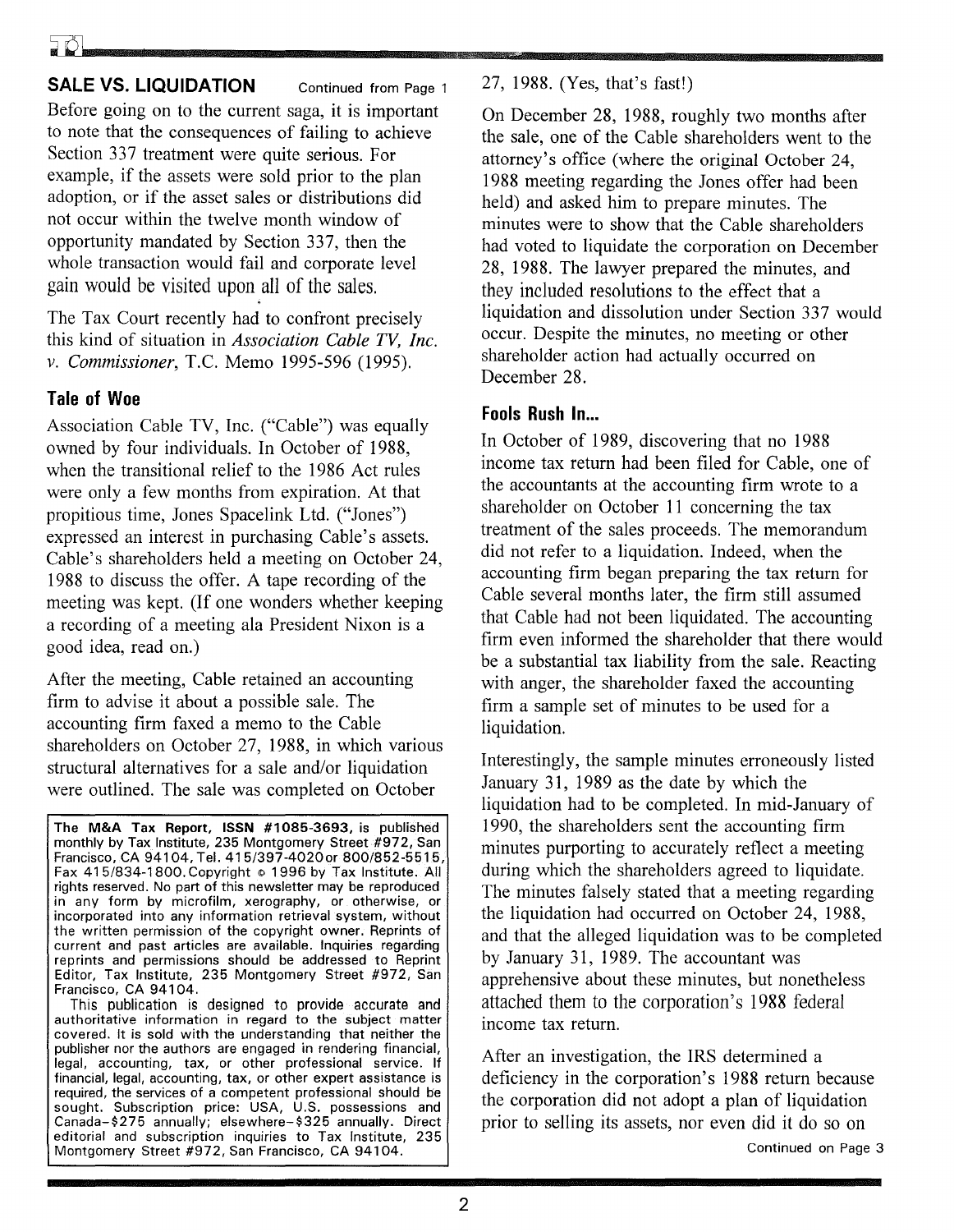Continued from Page 2

the date of the sale.

#### What is a Vote?

Although it is hard not to read the *Association Cable TV* case without some skepticism about the veracity of various shareholders described in the case, it is nonetheless true that very frequently in small businesses actions may be taken that are only later clarified. Could not the argument be made that on October 24, 1988 when the shareholders met to consider and vote on the Jones offer, a liquidation was also agreed upon?

Could a plan have been adopted? Had the meeting been well-advised, a plan of liquidation might well have been adopted at that meeting, or at least upon the date that sale documents were ultimately signed. Recall that the old Regulations under Section 337 had blessed a sale of assets occurring on the same day as the shareholder vote to liquidate, even if the sale occurred *before* the vote to liquidate.

Strangely enough, there was good documentation of the October 24, 1988 meeting. In fact, as noted, there was a tape recording which led to a verbatim transcript of the meeting, disproving any notion that a plan of liquidation had been adopted at that juncture. The transcript of the October 24, 1988 meeting showed that the shareholders had even discussed business plans for the company that were to occur in the future, whether or not the sale to Jones was completed. Since the Jones sale would not be of all of the assets, and certainly as an assets sale did not require the liquidation of the company, the shareholders had no convincing argument that any liquidation plan had been approved.

Quite apart from the factual inaccuracies in them, the Tax Court was also not persuaded by the minutes that were included with the corporation's 1988 return. The court found that these minutes were created after the sale, were backdated, and in any case documented a meeting that simply did not occur.

#### Only Historical Interest?

For most taxpayers, cases like *Association Cable TV*  are perhaps of only historical interest. After all, the once much-loved twelve month liquidation rule of Section 337, along with the various other bygones

SALE VS. LIQUIDATION Continued from Page 2 of the *General Utilities* era, were long ago repealed. Nonetheless, the precise time at which a liquidation plan is adopted (assuming, of course, it truly *is*  adopted) can still prove nettlesome. Most of the authority on plan adoptions arose under old Section 337 or old Section 333.

> However, even under current law the topic can arise. Under Section 332, for example, the liquidation must be completed either within one or four years, depending upon the specific wording of the plan of liquidation itself. LR.C. §332(b). If all of the distributions from the liquidating subsidiary will occur within the taxable year, then the liquidation plan need say nothing about timing. LR.C. §332(b)(2). However, if there is a series of distributions spanning several years, then the liquidation must be completed within three years from the close of the taxable year during which the first distribution is made under the plan. In this case, the plan of liquidation must include the intended duration of the distributions within this time frame. LR.C. §332(b)(3).

> The time at which the plan is initially adopted is therefore important. Normally, a plan is considered adopted only when the shareholders vote to liquidate, not merely when the directors vote to liquidate. To avoid confusion, it is helpful where possible to have the shareholder and director votes on the same day. In the context of Section 332, where there is by definition a corporate parent, the "shareholder vote" would be the vote of the parent, typically carried out by the parent's board of directors. There would therefore be two director votes: the vote by directors of the subsidiary to liquidate, and the vote by directors of the parent to Continued on Page 4

#### WHERE DO YOU KEEP YOUR M&A *TAX* REPORT?

If you do not have an M&A Tax Report binder, or if the one you have is full, please write or call and we will be happy to send you one at no charge!

**TAX INSTITUTE** 235 Montgomery Street #972 San Francisco, CA 94104 800/852-5515 Fax: 415/834-1888